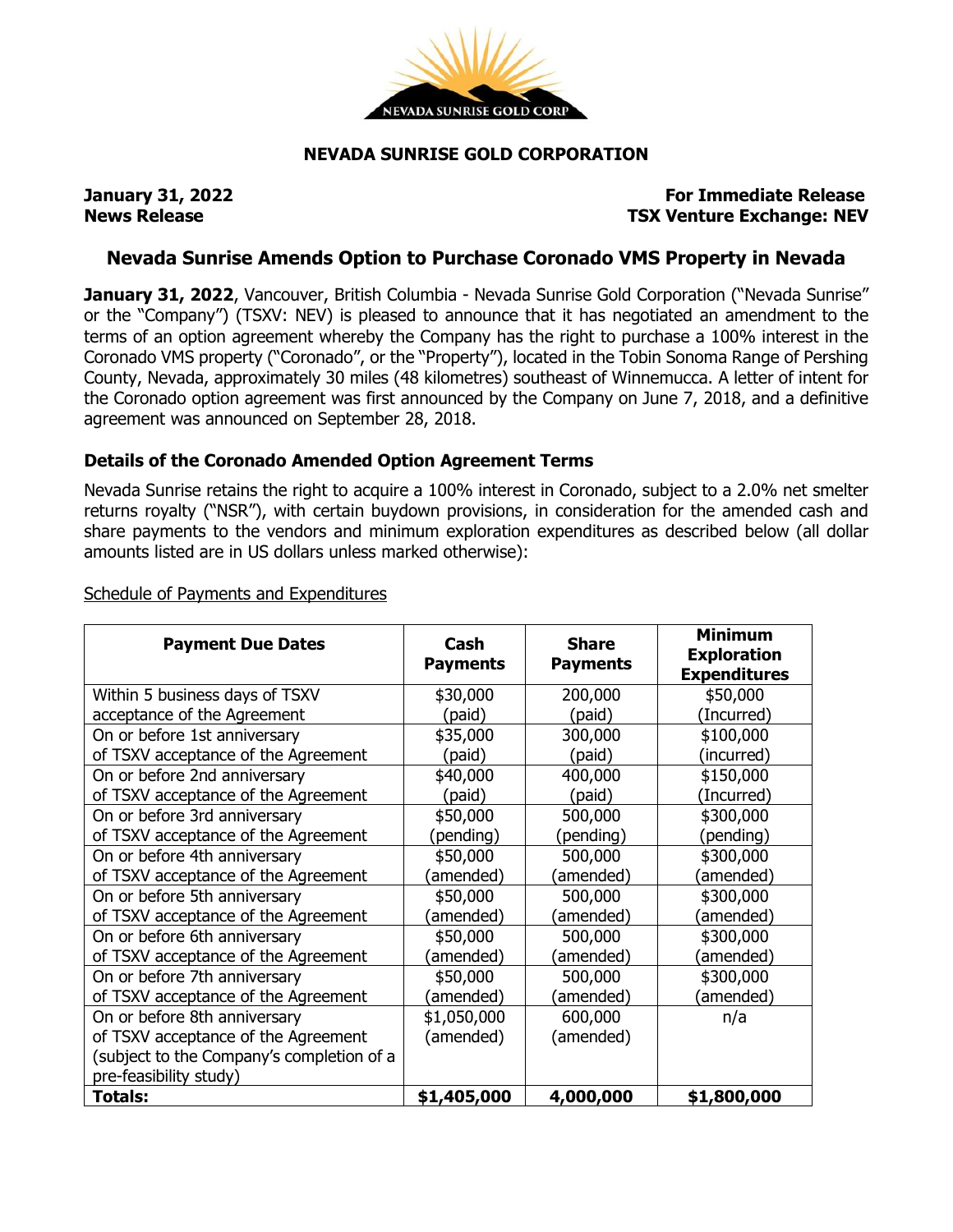

Nevada Sunrise retains the right to accelerate the timing of cash and share payments to the vendors at its discretion. If minimum exploration expenditures, which include property maintenance costs, are exceeded in any year, the excess expenditures will be credited to a succeeding year. On the  $8<sup>th</sup>$ anniversary payment due date, and if a pre-feasibility study has been completed, and if the cash spot price of copper as quoted on the London Metal Exchange exceeds \$4.00 per pound, then the cash payment due of \$1,050,000 will be increased to \$1,300,000.

The vendors shall retain a 2.0% NSR applicable to the Property, 50% of which can be purchased for up to five years after the effective date of the Agreement (i.e., 1.0%) at any time for \$1,500,000, minus any advance royalty payments made by the Company. An advance royalty payment of \$500,000 would be payable to the vendors upon completion of a feasibility study.

The amending agreement for Coronado is subject to acceptance by the TSXV. For more information about Coronado, including maps and photos, **[click](https://www.nevadasunrise.ca/projects/coronado-vms-project/) here**

### **About Nevada Sunrise**

Nevada Sunrise is a junior mineral exploration company with a strong technical team based in Vancouver, BC, Canada, that holds interests in gold, copper, cobalt and lithium exploration projects located in the State of Nevada, USA.

The Company's key gold asset is a 20.01% interest in a joint venture with New Placer Dome Gold Corp. (TSXV: NGLD) at the Kinsley Mountain Gold Project ("Kinsley Mountain") near Wendover.

Nevada Sunrise has the right to earn a 100% interest in the Coronado VMS Project, located approximately 48 kilometers (30 miles) southeast of Winnemucca. The Company owns a 15% interest in the historic Lovelock Cobalt Mine and the Treasure Box copper properties, each located approximately 150 kilometers (100 miles) east of Reno, with Global Energy Metals Corp. (TSXV: GEMC) holding an 85% participating interest.

Nevada Sunrise owns 100% interests in the Jackson Wash and Gemini lithium projects, both of which are located in Esmeralda County. The Company owns Nevada water right Permit 86863, located in the Lida Valley basin, near Lida, Nevada.

#### **For Further Information contact:**

Warren Stanyer, President and Chief Executive Officer Telephone: (604) 428-8028, Facsimile: (604) 684-9365 email: [warrenstanyer@nevadasunrise.ca](mailto:warrenstanyer@nevadasunrise.ca) Website: [http://www.nevadasunrise.ca](http://www.nevadasunrise.ca/)

#### **Forward Looking Statements**

All statements in this release, other than statements of historical fact, are "forward-looking information" with respect to Nevada Sunrise Gold Corporation ("Nevada Sunrise") within the meaning of applicable Canadian securities laws, including statements that address future mineral production, reserve potential, exploration drilling, the future price of gold and other metals, potential quantity and/or grade of minerals, potential size of a mineralized zone, potential expansion of mineralization, the timing and results of current or future mineral resource estimates or other studies, proposed exploration and development of our exploration properties and the estimation of historical mineral resources on the Company's mineral properties, including the Coronado property. Forward-looking information is often, but not always, identified by the use of words such as "seek", "anticipate", "plan", "continue", "estimate", "expect", "project", "predict", "potential", "targeting", "intends", "believe", "potential", and similar expressions, or describes a "goal", or variation of such words and phrases or state that certain actions, events or results "may", "should", "could", "would", "might" or "will" be taken, occur or be achieved. These statements involve known and unknown risks, uncertainties and other factors